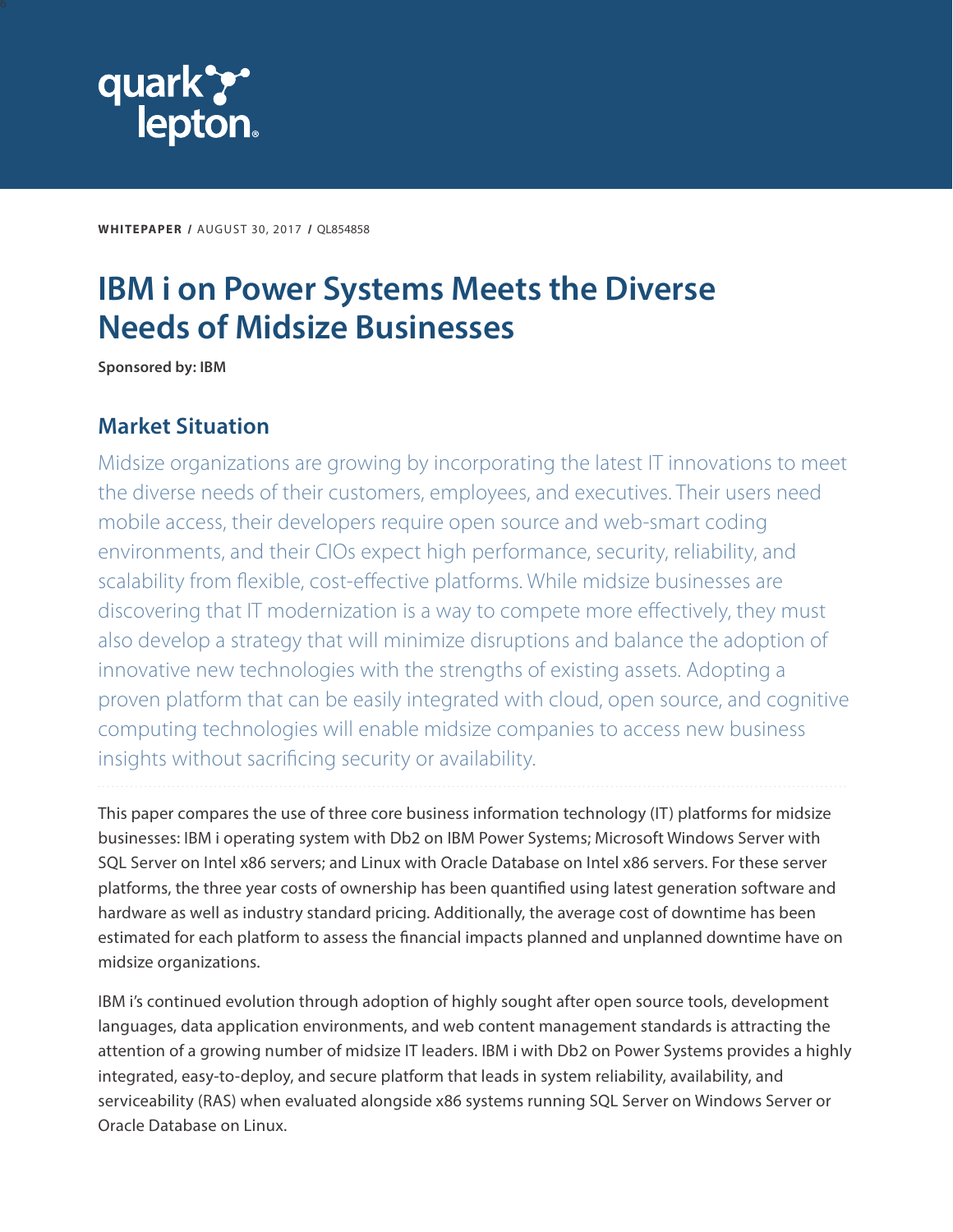<span id="page-1-0"></span>These platforms were evaluated based on the value they provide in the following categories: security, modernization, and hardware advancements. IBM i's integrated design and compatibility with opensource technologies provides a flexible environment that allows users to select tools and applications with ease. Its object-based architecture is a secure foundation upon which to build core business applications. The robust RAS and security features supported by IBM i on Power Systems, industryleading scalability and flexibility, and the steady increase in availability of open-source tools and technologies result in average lower costs of ownership for organizations that deploy IBM i.

Estimated three-year costs of ownership for the three platforms were calculated based on the costs of hardware acquisition and maintenance; license and support for operating systems, databases, and other systems software; personnel for system and database administration; and facilities (primarily energy). Hardware, maintenance, and software license and support costs are based on discounted prices reported by users.



**FIGURE 1:** Three-year Costs by Platform—Averages for All Installations



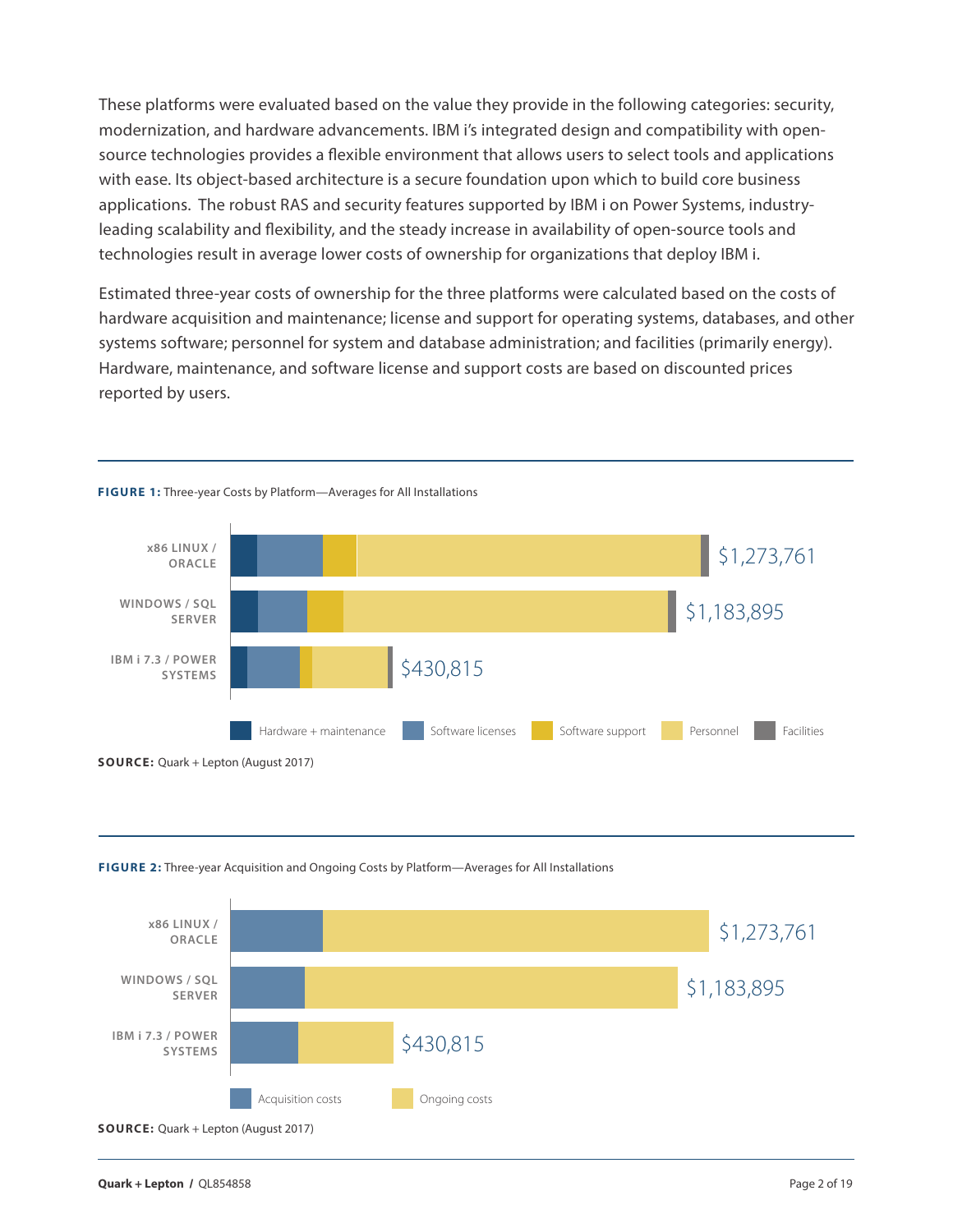<span id="page-2-0"></span>Operating system and database comparisons are between IBM i 7.3 with Db2 for i on Power Systems; Windows Server 2016 with SQL Server 2016 on Intel x86 servers; and Linux with Oracle 12c on Intel x86 servers.

Server hardware comparisons are between IBM Power S814 and S824 models equipped with POWER8 technology, and two- and four-socket x86 servers equipped with Intel Xeon E5 and E7 processors. IBM PowerVM (virtual machine) technology, Microsoft Hyper-V, and a comparable x86 Linux hypervisor are employed for virtualization.

Average costs for installations on each platform are shown in Figure 1.

Costs for use of IBM i on Power Systems are lower across the board. For example, initial acquisition costs for hardware and software licenses average 8 percent less than for x86 systems with SQL Server on Windows, and 24 percent less than for x86 systems with Oracle on Linux. Ongoing costs average 75 percent and 76 percent less, respectively. Figure 2 summarizes these results.

A number of fundamental core capability differences contribute to cost disparities. More granular partitioning and real-time workload management mean that greater workload density may be achieved with IBM i on Power Systems. Additionally, IBM assumes the responsibility for developing, testing, and preloading middleware components and applications, so customers don't have to.

Downtime costs were calculated using a two-phase process. First, average costs per hour of downtime were calculated for all companies using appropriate industry- and organization-specific values. These values were then extrapolated based on user estimated expected downtime for each platform, based on user input, to obtain three-year costs of downtime due to core business system outages.

Cost of downtime estimates presented in this paper not only reflect user experiences, but they are also impacted by the technology differentiators discussed in the paper. IBM i on Power Systems averaged 72 percent less than use of SQL Server on Windows, and 79 percent less than use of Oracle on Linux in costs of downtime. Figure 3 illustrates these disparities.



#### **FIGURE 3:** Three-Year Costs of Downtime—Averages for All Installations

**SOURCE:** Quark + Lepton (August 2017)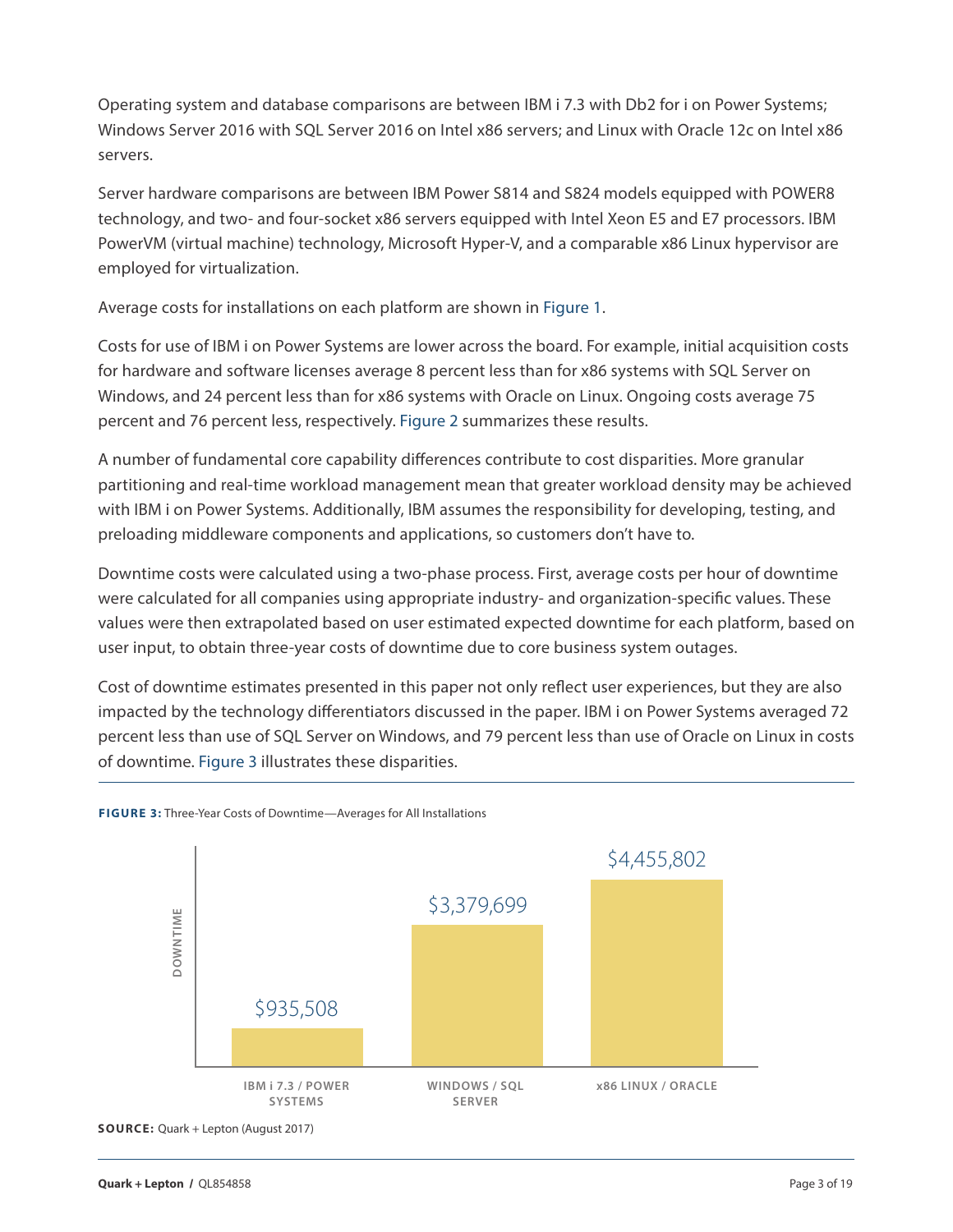# <span id="page-3-0"></span>**Midsize Business Trends**

Rapid transformations brought on by the Information Age have changed the way businesses operate. New tools provide access to vast amounts of knowledge and insights that were once only accessible by large enterprises. Cloud, analytics, mobile, and social media platforms have enabled organizations to collect and analyze an unprecedented amount of actionable information. Adopting such technologies will position small and midsize businesses to more effectively compete with larger organizations.

**Cloud services** have become an important equalizer for small and midsize organizations that cannot fund the on-premises data center resources large enterprises can. Cloud solutions can serve as simple, unified platforms, or they can be integrated with existing on-premises IT infrastructure to provide customizable approaches to meeting an organization's unique needs.

**Analytics and in-memory technologies** have increasingly been deployed to provide near real-time insights for decision makers, enabling companies to create value from data faster than ever before. However, as departments and organizations become ever more dependent on the information delivered by these systems, the costs of downtime, whether planned or unplanned, will grow as well.

**Mobile applications** have become a popular channel, not only to communicate with customers, but also to facilitate transactions and provide services. Mobile users in 2017 are projected to account for over half of digital commerce generated in the world's mature economies. A growing number of industries are participating in, and contributing to, mobile ecosystems. For example, users are becoming reliant upon certain mobile software, such as banking applications, for everyday needs. In addition, many physicians are taking advantage of mobile medical applications that allow them to conduct medical consultations and prescribe medication for their patients.

**Social media outlets** have emerged as an essential marketing tool, allowing companies to reach a wide audience, while curating content for a targeted following. Social media users tend to be savvy and informed customers, often relying on Internet research and online reviews before selecting products or services from competing vendors. They have, and often exercise, the power to influence others in their immediate and virtual circles, which can positively or negatively impact businesses. Due to their selective and self-promoting interests, companies that provide satisfactory experiences for online customers can benefit from repeat business as well as word-of-mouth marketing through low-cost social media services.

**Artificial intelligence (AI) and cognitive computing** have increasingly been adopted by businesses and consumers to harness the benefits of cognitive science from technologies such as IBM Watson. IBM Watson services are available as open APIs and/or as licensed software-as-a-service (SaaS). Watson's machine learning and AI capabilities can help businesses gain competitive advantage by parsing unprecedented amounts of data to retrieve new business insights. Watson can assist businesses of all sizes with various tiers of services, while IBM's world class security and encryption capabilities ensure that all customer data is protected. As more and more businesses begin to rely on the knowledge and intelligence from cognitive computing via the cloud, use of a proven, stable and secure platform to access to these innovative technologies is more important than ever.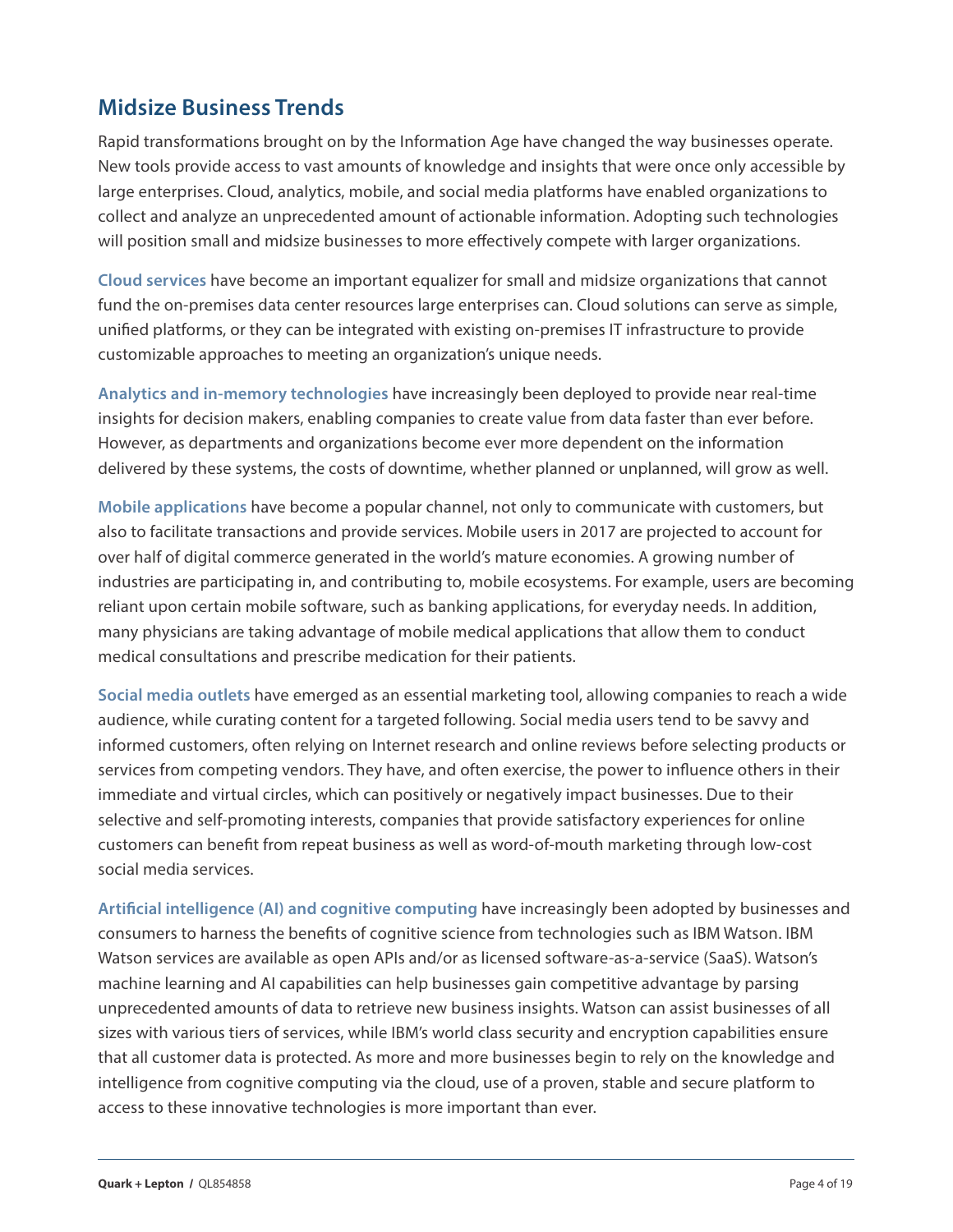<span id="page-4-0"></span>The **Internet of Things (IoT)**, often hailed as the new Industrial Revolution, is a connected network of devices and sensors that provides unprecedented automation and access to information. From smart home assistants to traffic optimization sensors, the availability of IoT data, for example, can increase the efficiency of a single-home or a metropolitan area-based monitoring and automation system.

Midsize companies looking to leverage innovative solutions must do so with vigilance. Opening up business-critical infrastructure to new technologies poses certain risks, and compromising the stability of core infrastructure can result in long-term negative impacts. The secure architecture of IBM i and recent enhancements in modernization provide a secure foundation on which midsize organizations can build innovative solutions such as cloud, analytics, mobile, and social media applications.

IBM investment in the IBM i platform is evident in the strong legacy of IBM support and feedback from a passionate community of users. IBM i 7.3, available with the latest Power Systems and integrated with the Db2 for i database, can support both mission-critical business applications and web serving. Recent enhancements to the platform enable users to integrate a variety of tools and open source software, without sacrificing the robust security features natively offered by IBM i. The platform also offers extensive scalability and flexibility, allowing clients to grow their infrastructure as they see fit.

#### **SECURITY**

Security and data breaches remain ubiquitous threats for organizations of all sizes, and result in farreaching consequences affecting both businesses and customers. It is increasingly important for organizations to implement robust infrastructure with security policies that minimize the risks of intrusion. An examination of downtime risks suggests cybercrime is one of the leading causes of IT outages (Figure 4), thus emphasizing the importance of effective security measures in minimizing downtime.



**FIGURE 4:** Root Causes of Unplanned IT Outages—Percentage of Organizations Reporting

**SOURCE:** Quark + Lepton (August 2017), Ponemon Institute, Cost of Data Center Outages, January 2016 (Data reported by 63 data centers)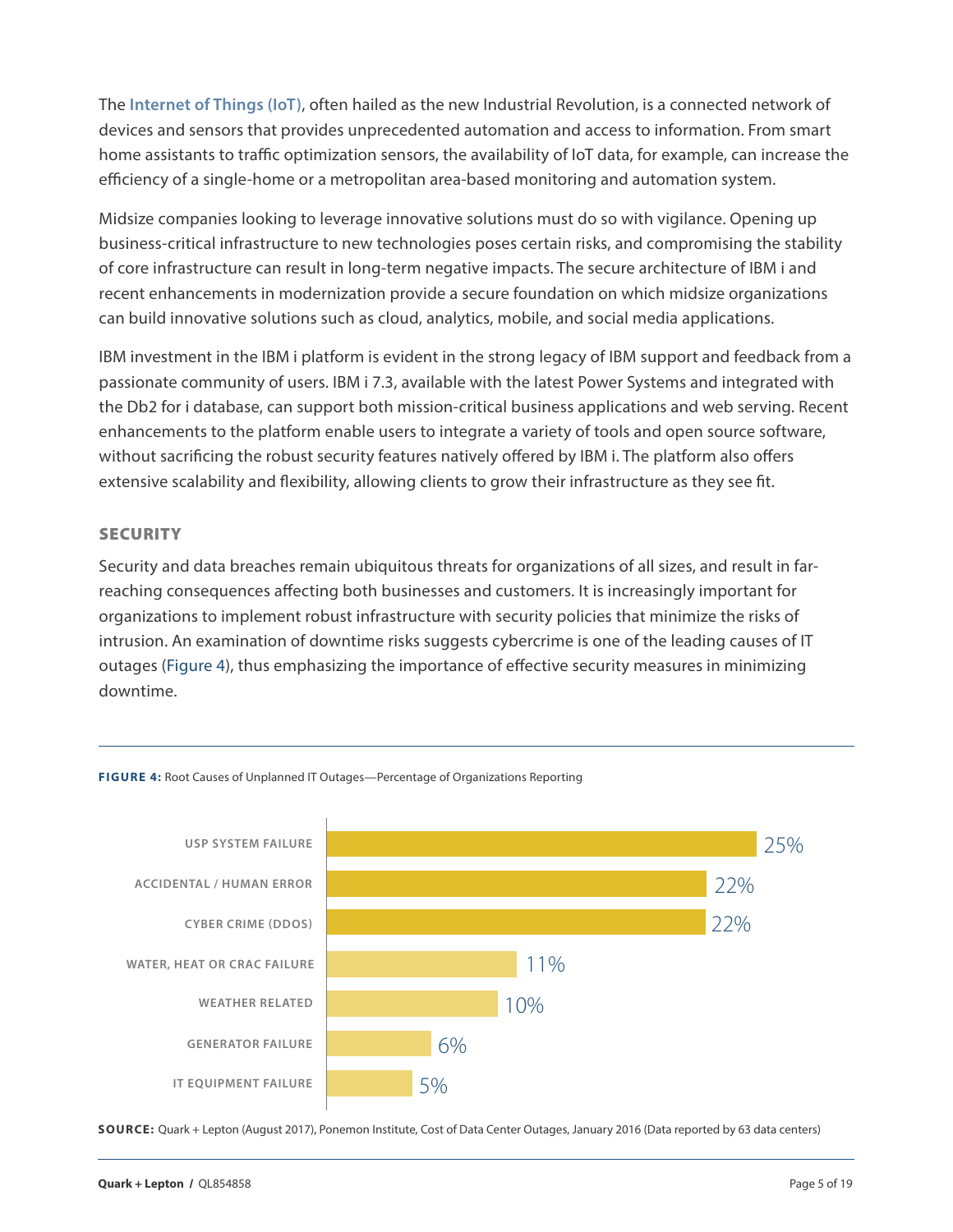<span id="page-5-0"></span>In 2016, the Identity Theft Resource Center (ITRC) recorded 1,093 data breaches, which compromised over 36 million records. Some of the largest breaches in terms of records compromised occurred in financial institutions, government agencies, and healthcare companies. Notable breaches in 2016 affected Verizon Enterprise Solutions, Dailymotion, Weebly, Myspace, and JP Morgan Chase (Figure 5). In many cases, customers' personal information was exposed and/or stolen. Even in cases where customer data is not compromised, other types of sensitive information may be stolen, and malicious damage to systems and software may occur.

The financial services industry is one of the most susceptible to security breaches. For financial services, sophisticated risk management processes and systems help in early detection of such breaches, but other businesses may be less nimble. For many organizations, breaches may not be discovered until days, even years, have passed, long after most damage has been done.

In September 2016, for example, Yahoo disclosed a 2014 intrusion that compromised the details of 500 million user accounts. Shortly after, in December 2016, the company disclosed another breach that occurred in 2013 compromising one billion accounts. This breach was only discovered when law enforcement became involved. The Securities and Exchange Commission (SEC) is currently investigating whether Yahoo disclosed these breaches to shareholders in a timely manner. Yahoo can face significant



#### **FIGURE 5:** Number of Records Compromised in Recent Data Breaches

**SOURCE:** Quark + Lepton (August 2017)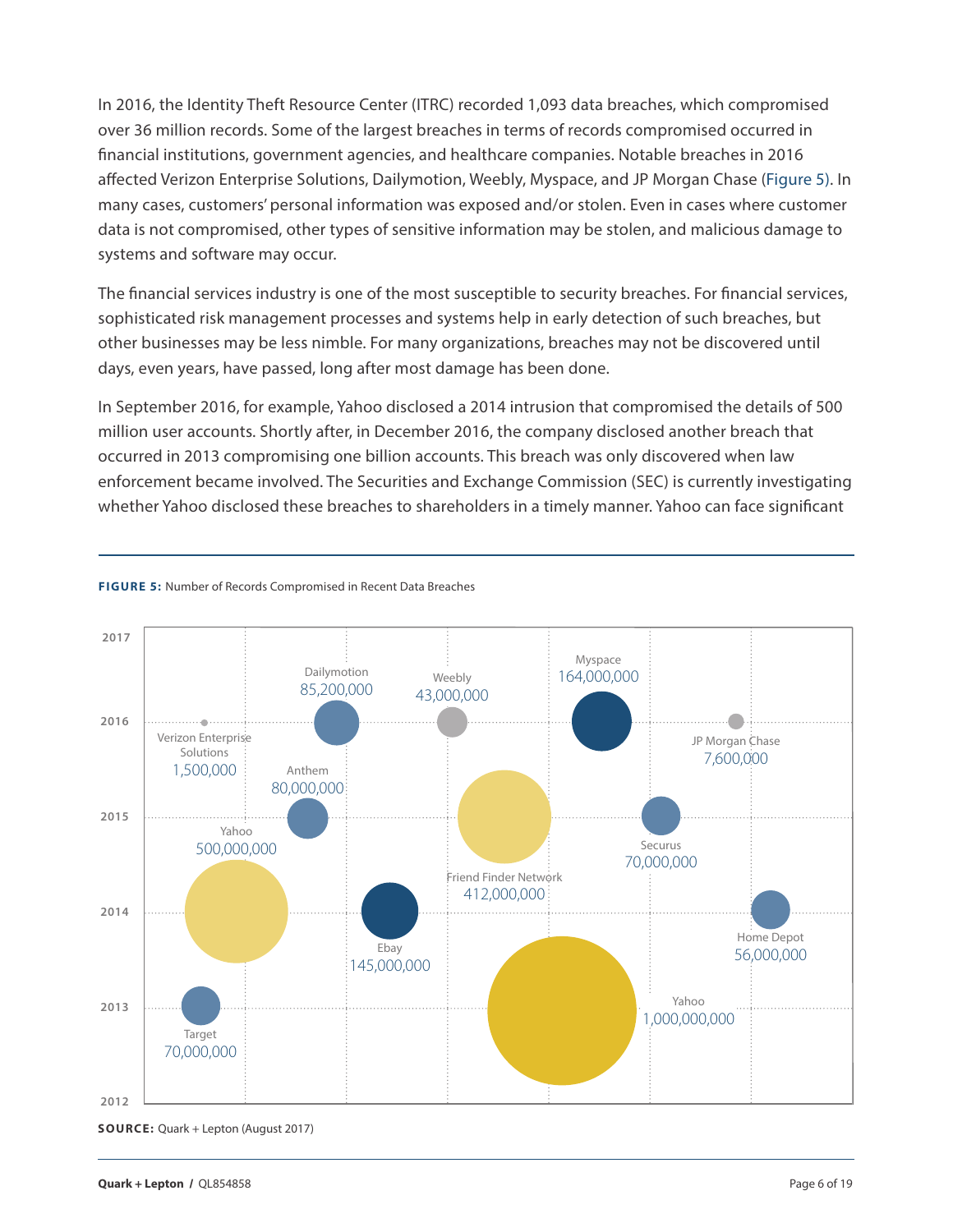<span id="page-6-0"></span>fines if the SEC findings are unfavorable. These breach disclosures not only led to falling stock prices and customer dissatisfaction, but also continue to haunt Yahoo. For example, Verizon, set to acquire Yahoo's core business prior to the revelation of the two data breaches, delayed its plans for the acquisition and negotiated a lower price for the deal. In addition, Yahoo is facing numerous lawsuits as a result of these breaches.

Despite the newsworthy attacks that affect large enterprises such as Yahoo, the majority of cyberattacks actually target small to midsize businesses. Most midsize organizations lack the sophisticated resources large organizations employ to ward off cyberattacks, which are on the rise across the board. Once the subject of a cyberattack, midsize organizations are also less equipped to recover from it.

Additionally, successful attacks on midsize companies can also affect large enterprises, as many midsize companies are contractors or suppliers with access to larger companies' systems. Due to the interconnectedness of modern IT infrastructure, it can take significant time to discover all the details of an attack, prolonging business interruption. Even the SEC advocates for the need to focus on cybersecurity challenges facing small and midsize businesses due to cybercriminals viewing them as gateways to larger enterprises. Thus, the best strategy for minimizing costs for all organizations is prevention through investment in systems designed and proven to be secure.

IBM i on Power Systems has built a reputation as a highly integrated and secure system. Malware infection and security incidents are rare for IBM i users, due to object-based architecture and sophisticated tools for monitoring and logging. Organizations that configure systems for maximum security and follow best practices as recommended by IBM, enjoy high levels of protection.

IBM i's unique object-based architecture provides isolation and malware resistance for business-critical systems. Objects, such as data and code, are encapsulated in a container that dictates what it can do, and who can access it. This architecture resists malware by scrutinizing containers to ensure the objects inside are not disguised as something else. This is done constantly and automatically, providing realtime protection against viruses masquerading as files. By placing strict controls on data as well as system code, using containers makes it extremely difficult for unauthorized instructions to execute. Intrusion detection compliments the object-based architecture by gathering information on unauthorized access attempts made over TCP/IP.

The security features offered by IBM i on Power Systems enable the platform to be highly securable, as demonstrated by the statistics collected by the National Institute of Standards and Technology (NIST) National Vulnerability Database (NVD). Table 1 summarizes vulnerability data reported for IBM i, Red Hat Enterprise Linux (RHEL), SUSE Linux Enterprise Server (SLES), Oracle Linux (OL), and the Windows Server operating systems.

#### IBM i MODERNIZATION

The IBM i operating system has been refined over many years from its earliest days driving AS/400 servers as a fully integrated, business application data processing environment. Its design is built around an object-based kernel, which manages all resources and processes using elemental object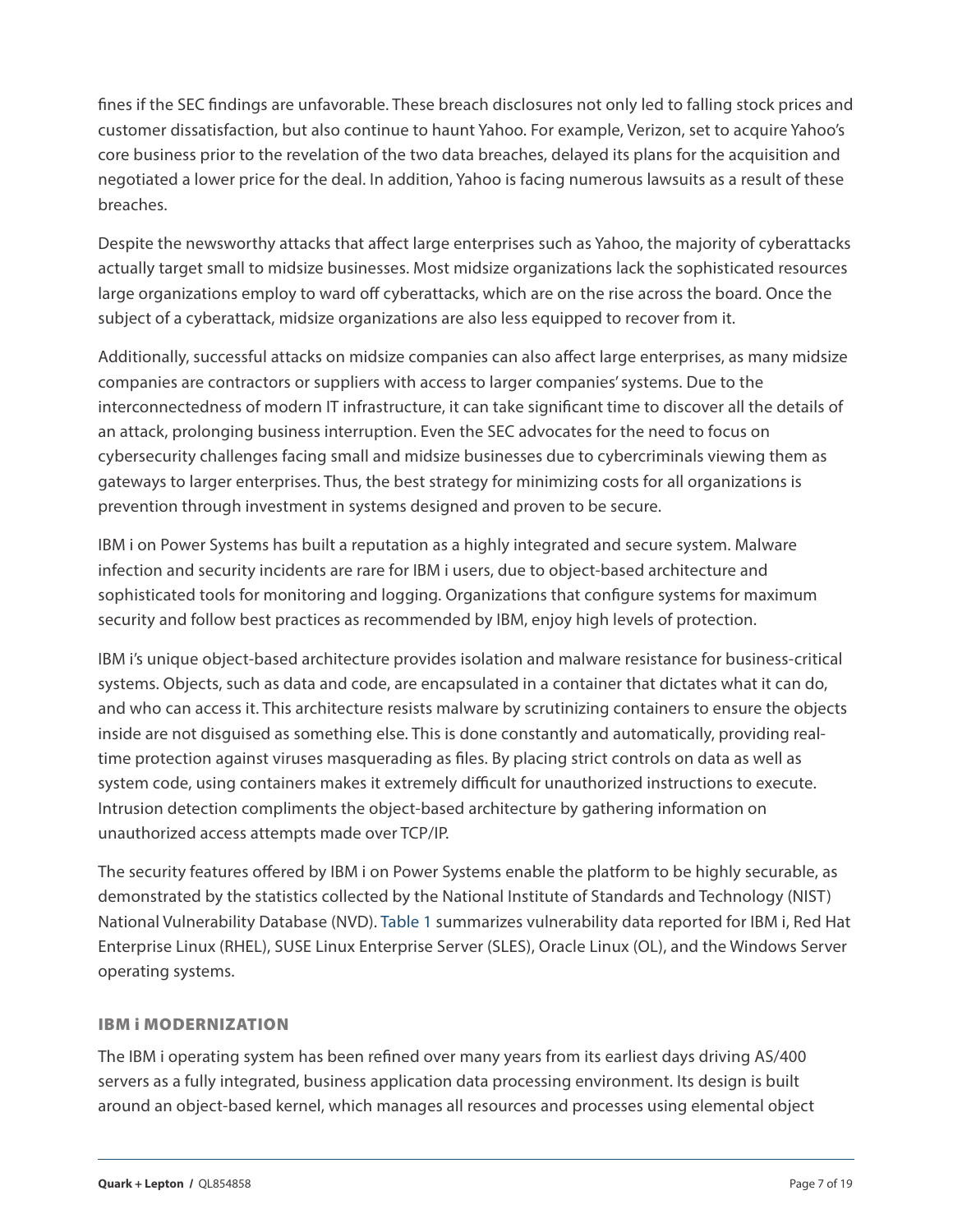<span id="page-7-0"></span>definitions and permission sets. Because its kernel is coded to automate access, organization, and administration of all storage resources through its unique single-level storage design, manual database and application data administration requirements are minimal (Figure 6). In addition, high levels of configuration flexibility are easily achieved, and scaling out is accommodated without significantly impacting operations.

This ability to manage objects across physically dispersed storage devices—enabling parallel I/O actions to increase system performance, for example—automatically supports IBM i's integrated Db2 database actions, other application operations, as well as partitioned Linux and/or AIX co-hosted environments and applications.

Another core element responsible for IBM i's hardware independence, and perhaps the most essential design characteristic enabling industry-leading performance and security standards over the years, is the *Technology Independent Machine Interface* (TIMI). Regardless of how disruptive underlying hardware innovations have been, TIMI acts as a virtual instruction set with which applications interact. TIMI is independent of the underlying CPU instruction set, and allows users to update underlying hardware platforms without recompiling application software. There are no Windows or Linux equivalents to IBM i's single-level storage or TIMI architectural layers.

### **Inherent Security and Malware Protections**

IBM i's object-based design reinforces the efficiency of integrated security functions within compiler, directory server, and object-based file system structures. Achieving comparable security results within Windows- and Linux-based environments calls for separate software tools and subsystems. The implementation and administrative management of security alternatives in these environments adds coding and processing layers as well as manual maintenance and monitoring routines.

IBM i also contains a full IP security suite, including support for the principal industry security standards and encryption techniques, and employs extensive access control and audit facilities. Single sign-on is

| <b>CVSS SEVERITY</b><br><b>LEVEL</b>   | <b>Windows Server</b> |                 | <b>Red Hat</b><br><b>Enterprise</b><br><b>Linux Server</b><br>(RHEL) |                     | <b>SUSE Linux</b><br><b>Enterprise</b><br>Server (SLES) |                      | <b>Oracle Linux</b><br>(OL) |              | <b>IBMi</b>               |                |                 |                |                |
|----------------------------------------|-----------------------|-----------------|----------------------------------------------------------------------|---------------------|---------------------------------------------------------|----------------------|-----------------------------|--------------|---------------------------|----------------|-----------------|----------------|----------------|
| Version<br>Release date                | 2008<br>Feb '08       | 2012<br>Oct '12 | 2016<br>Oct '16                                                      | 6<br><b>Nov '10</b> | $\overline{7}$<br>Apr '14                               | 11<br><b>Mar '09</b> | 12<br>Oct '14               | 6<br>Feb '11 | $\overline{7}$<br>Jul '14 | 6.1<br>Apr '08 | 7.1<br>Apr '10' | 7.2<br>May '14 | 7.3<br>Apr '16 |
| Critical                               | $\overline{2}$        | 4               |                                                                      | 11                  | 9                                                       |                      | $\overline{2}$              | 12           | 10                        | $\overline{0}$ | $\overline{0}$  | $\mathbf 0$    | $\overline{0}$ |
| High                                   | 725                   | 296             | 66                                                                   | 76                  | 50                                                      | 10                   | 34                          | 51           | 65                        | 1              |                 | $\mathbf{0}$   | $\Omega$       |
| Medium                                 | 257                   | 117             | 28                                                                   | 53                  | 58                                                      | 24                   | 39                          | 26           | 58                        | $\overline{0}$ | $\overline{0}$  | $\overline{0}$ | $\Omega$       |
| Low                                    | 47                    | 59              | 3                                                                    | $\overline{4}$      | 18                                                      | $\overline{2}$       | 6                           | 1            | 13                        | $\overline{0}$ | $\overline{0}$  | $\overline{0}$ | $\overline{0}$ |
| <b>TOTAL</b><br><b>VULNERABILITIES</b> | 1,031                 | 476             | 98                                                                   | 144                 | 135                                                     | 37                   | 81                          | 90           | 146                       | 1              |                 | $\overline{0}$ | $\bf{0}$       |

**Table 1:** Comparative Operating System Vulnerability Data—January 2008 through March 2017

**SOURCE:** Quark + Lepton (August 2017), NIST Computer Security Division, National Vulnerability Database, CVSS Metrics Versions 2 & 3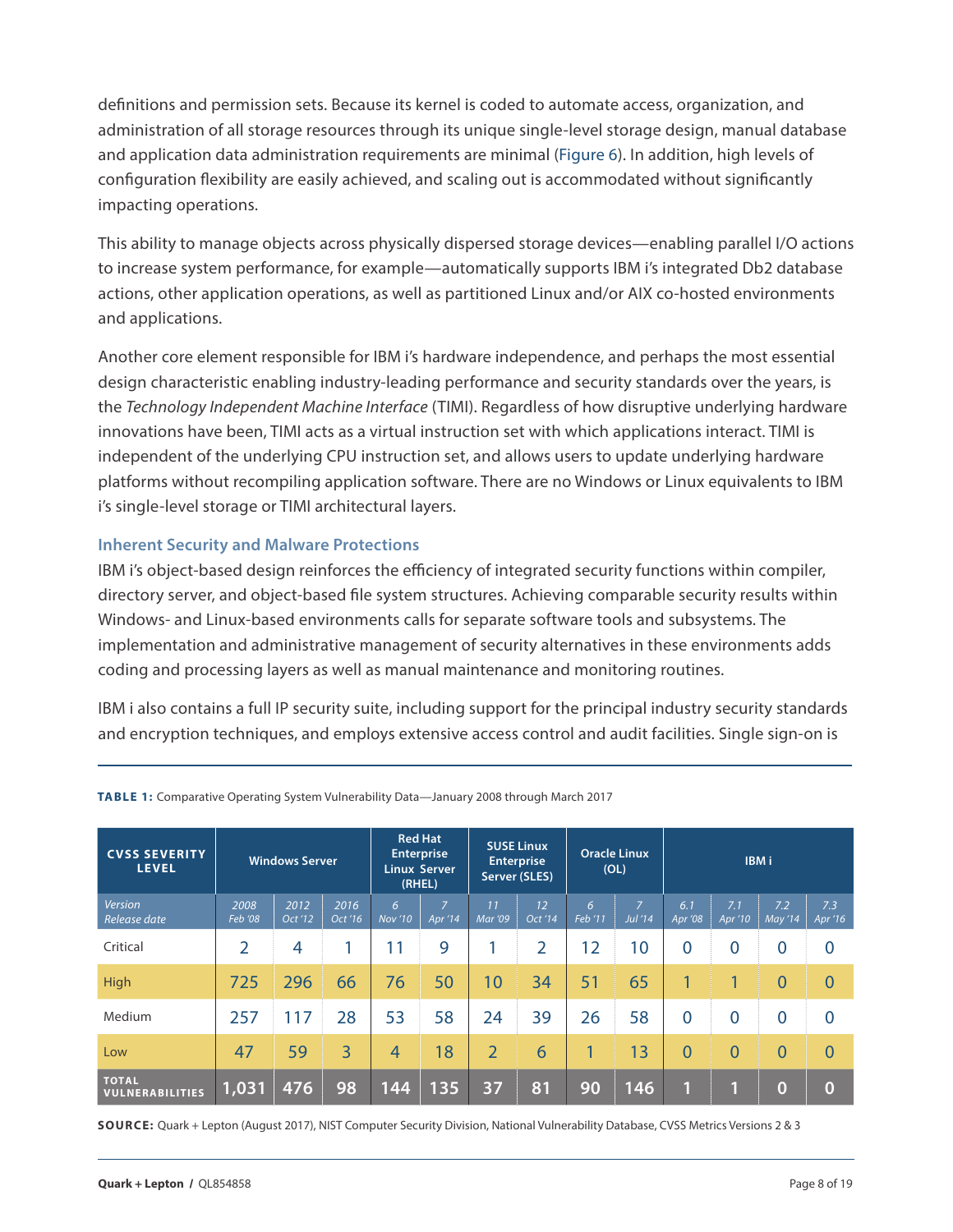<span id="page-8-0"></span>enabled using IBM Enterprise Identity Mapping (EIM), which maps user IDs across all middleware and application components.

Additionally, IBM i 7.3 is protected by a major enhancement known as the Authority Collection, which tracks object usage by applications and users, enabling administrators to optimize security and prevent intrusions by removing excess authority. This feature provides another layer of protection at a time when IBM i systems are increasingly supportive of Internet, social activity, and mobile connections.

Across all of its integrated storage, processing, and security automation structures, the most acknowledged benefit for business users is that system administration and DBA costs and planned downtimes for IBM i environments are lower than for either Windows or Linux mission-critical business application environments.

Three integrated system features further minimize risks of data loss in the event of an IBM i unplanned outage. These include 1) kernel-based independent auxiliary storage pools (IASPs)—a collection of



**SOURCE:** Quark + Lepton (August 2017)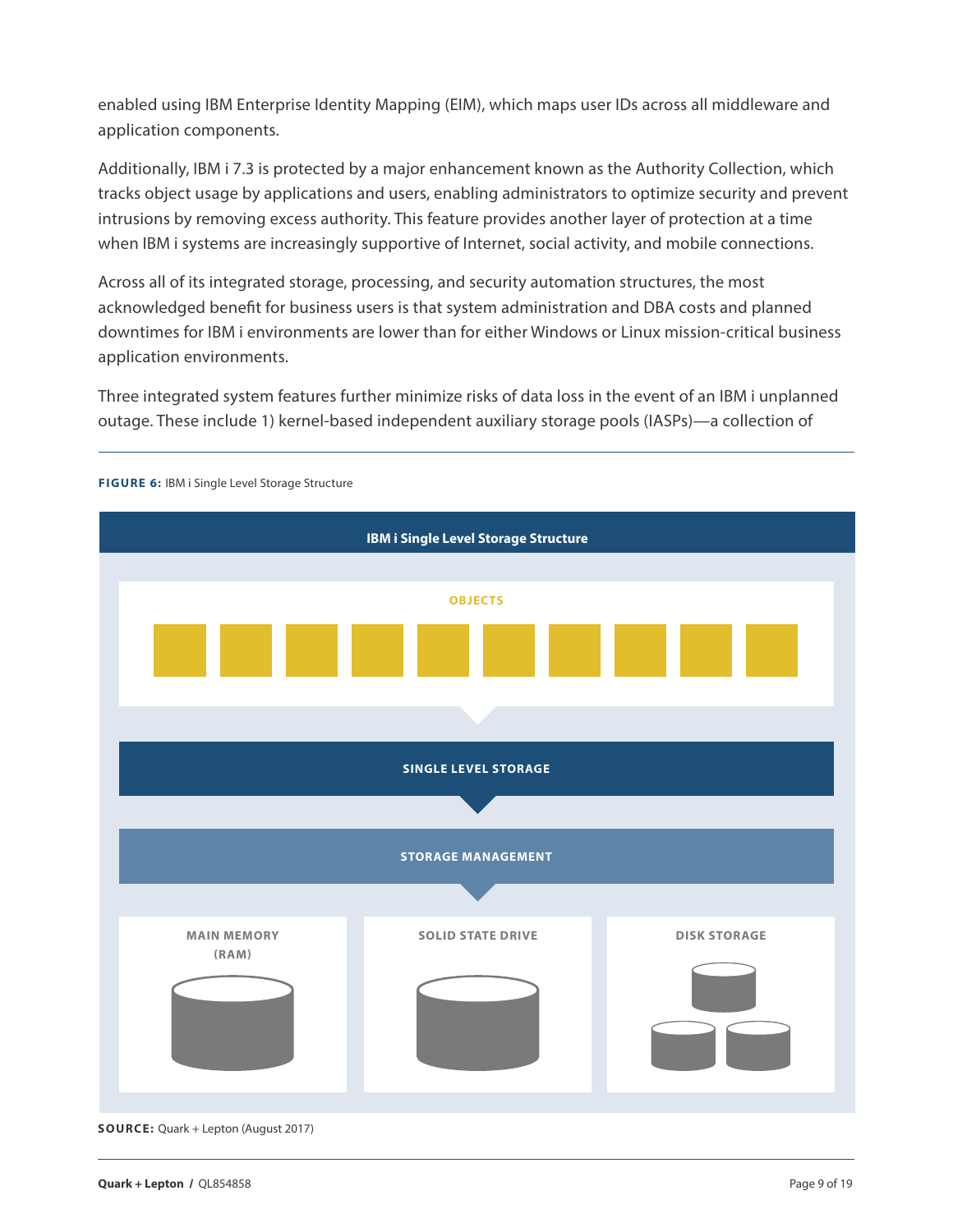storage units that can be brought online or taken offline and kept independent of the rest of the data on a storage system that is connected to IBM i; 2) Remote Journaling—file and system changes that may be automatically copied to a second server; and 3) Save While Active—backups that may be performed without taking systems offline.

# **Open Source and Development Ready**

IBM i incorporates the full function SQL-compliant Db2 database, along with full suites compliant with the latest Internet and mobile standards. A wide range of development languages are supported for new or RPG-asset leveraging software projects, including C/C++, Java (JTOpenLite for mobile devices), PHP, XML, IBM Rational Enterprise Generation Language (EGL), and others.

Numerous open source products—including Node.js, Git, Orion, Python, Apache Web Server, Apache Spark, Apache Kafka, Zend, MySQL and SugarCRM—are available on IBM i in response to user demand. IBM continues to invest heavily in the RPG, COBOL and CL languages in addition to the wide range of application modernization tools are offered by IBM and ISV Partners.

IBM policy on IBM i technology upgrades is distinctive. As a general principle, IBM introduces new IBM i releases every two to three years and Technology Refreshes (TRs)—which may be applied in a simple and non-disruptive manner—twice each year. This approach, which was widely requested by customers, avoids the disruptions caused by frequent version migrations. The IBM policy also contributes to higher availability levels. Unplanned downtimes, as well as an increased risk of severe outages, are more frequent following operating system, database, or hardware migrations within less well integrated environments.

# **Cognitive Computing and High Performance Analytics**

IBM's Watson platform has garnered attention in recent years for its AI and cutting-edge machine learning capabilities. Available through IBM's Bluemix cloud platform for IBM i users, Watson products such as Discovery, Conversation, Knowledge Studio, and Virtual Agent help transform businesses through identification of insights in unstructured data as well as deployment of intelligent virtual agents.

Watson's innovative search and analytics functionality can merge traditional data with other data sources, such as data from social media, to extract insights previously not discoverable by standard search features used by small and midsize organizations.

For example, a prominent IBM i customer, in the online travel booking industry, is benefiting from Watson's natural language processing capabilities by offering users more intuitive ways to carry out searches.

Another IBM i organization, a consumer products distributor, has reported success integrating and leveraging Watson's services through Bluemix. Using Db2 Web Query for i and data migration tools, the customer was able to retrieve and integrate data from various other databases, including SQL and Oracle. Through Db2 Web Query and Bluemix, Watson's features were then used to perform highperformance predictive analytics on the consolidated data.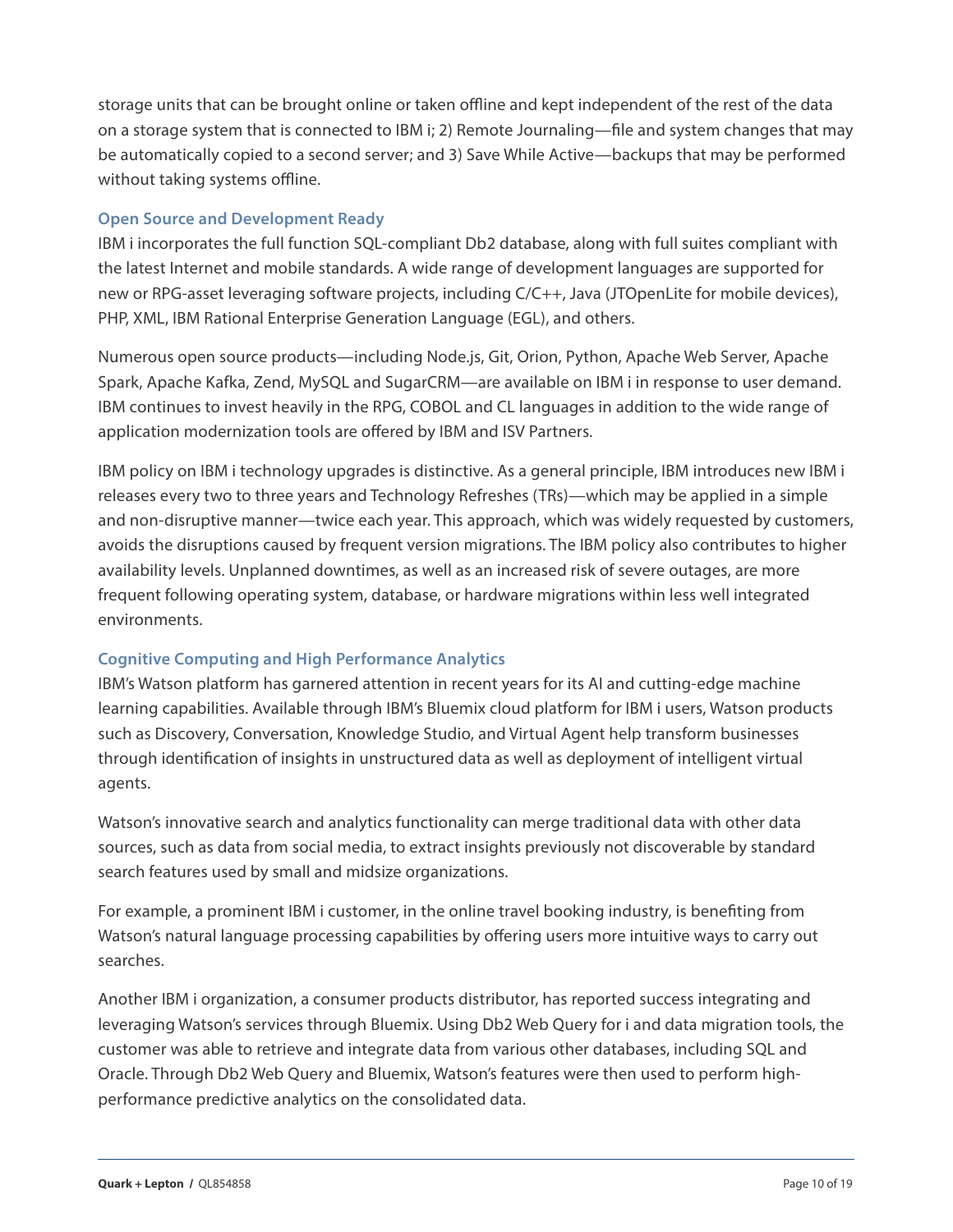<span id="page-10-0"></span>Watson's predictive analytics capabilities can help many industries streamline operations by using data such as historic sales, demographics, weather, and other public information to make the most informed decisions.

### HARDWARE ADVANCEMENTS

Power Systems, since their introduction in 2008, have been designed to handle enterprise-class workloads requiring high levels of performance and scalability. The latest IBM POWER8 processor-based systems deliver significant advances over previous generations. Processor performance is accelerated, up to eight threads per core are supported (compared to four on POWER7+-based systems and two on Intel x86 servers), and memory and I/O features are upgraded to support faster throughput. The latest POWER8-based servers can be easily added to clusters of earlier Power Systems to deliver highly granular, real-time virtualization even under demanding, high-volume production conditions.

IBM offers a variety of pricing options for IBM i on Power Systems. Solution Editions, which are customized for several dozen industry-specific and cross-industry ISV offerings, bundle hardware, software, and services into packages that reduce overall costs of included solutions significantly. Preconfiguration and testing conducted by IBM to meet individual customer requirements also enables more rapid and cost-effective deployment.

## **Performance Optimization**

The industry-leading performance of Power Systems is a function, not only of POWER processors, but also of close optimization at all levels of design and implementation. Key capabilities include highly effective compiler acceleration; chip symmetric multithreading (SMT); low levels of symmetric multiprocessing (SMP) overhead; and on-chip memory acceleration and compression technologies.

Along with a POWER8 processor increase in the number of cores to eight, a hardware-based transactional memory feature accelerates high-volume parallel applications, and a Coherent Accelerator Processor Interface (CAPI) enables higher-bandwidth CPU access from specialized co-processors. Onchip accelerators also provide high-speed encryption and compression capabilities to speed operations that would otherwise utilize CPU resources.

## **Mixed Workload Management**

Features such as intelligent threading and intelligent cache adjust numbers of threads and cache configurations respectively to more efficiently execute workloads. Parameters may be set automatically or by system administrators.

The combination of the IBM i fully-integrated, data processing operating system running on IBM Power Systems server hardware pairs generations of interconnected hardware, firmware, and software system and subsystem designs. Inter-relational mechanisms that control how processors, cores, threads, cache, main memory and I/O, multiple types of partitions, multiple threads, and dedicated or pooled processors work together to execute different types of computational workloads is sometimes referred to as intelligent automation or autonomic computing. By designing with this end in mind, IBM i running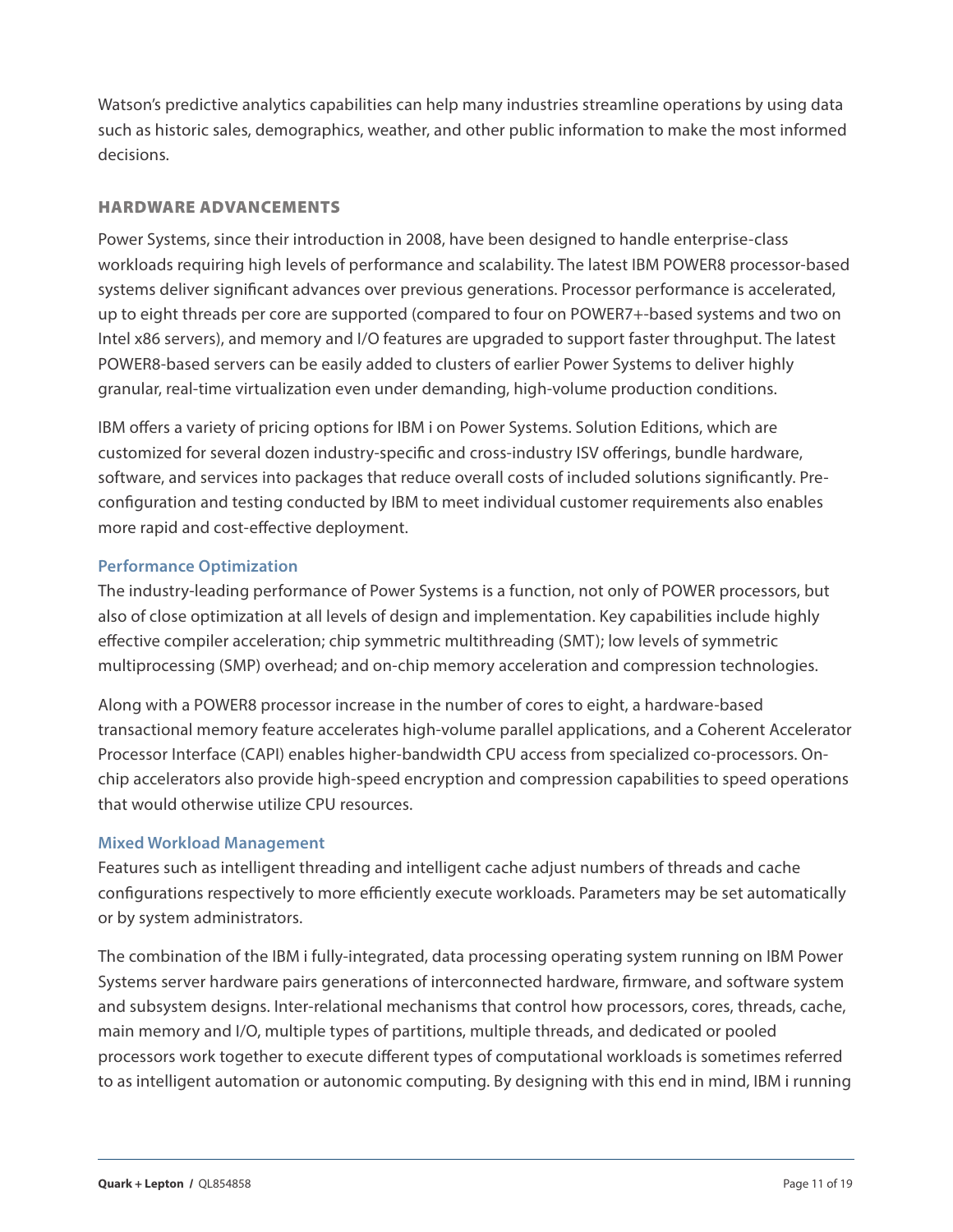<span id="page-11-0"></span>on Power Systems leverages this wide range of processing variables with higher levels of granularity and flexibility than competitive platforms.

## **PowerVM Virtualization**

PowerVM, by delivering highly granular combinations of hardware- and software-based partitioning, is one of the industry's most sophisticated virtualization architectures. Hardware-based LPARs (logical partitions) isolate workloads more effectively than software-based partitioning techniques, and provide additional security functions. Native (bare-metal) hypervisor technology delivered in firmware like PowerVM is not supported on Windows or x86 Linux servers.

PowerVM also allows AIX and Linux to run in partitions on the same physical system as IBM i. Linux support has allowed IBM i users to deploy Internet and intranet infrastructures, along with open source applications, on Power Systems that host core business systems running on IBM i.

PowerVM also provides memory and I/O virtualization features. The Active Memory Sharing (AMS) feature of PowerVM enables dynamic sharing of memory resources amongst VMs on the same server. PowerVM's Virtual I/O Server (VIOS) is a unique VM that virtualizes I/O resources to allows other VMs to share physical adapters, eliminating the need for dedicated I/O adapters. VIOS also allows VMs to share a pool of virtualized storage. VMware, Hyper-V, and other x86-based hypervisors either do not provide these capabilities, or only provide limited support.

Partitioning creates the potential for high levels of capacity utilization. However, the extent to which this occurs in practice depends on mechanisms that allocate, monitor, and control workload execution processes and system resources across partitions. If these mechanisms are not effectively configured, a high proportion of system capacity may be idle over time.

To avoid the risk of bottlenecks, administrators may tend to operate partitioning systems at well below capacity. These factors explain why, in many organizations, use of x86 hypervisors falls short of their architectural potential. Power Systems enable higher workload densities.

In addition, firmware- and hardware-managed reliability, availability, and serviceability (RAS) features in Power Systems are among the most sophisticated in the industry today. Comparable features may be found in x86 servers in some cases. However, the microelectronics technology in Power Systems is more advanced, and has set Power Systems apart with a longer track record of stable and effective operation.

# **Detailed Data**

The cost comparisons presented in this paper are based on the installations, server configurations, and FTE staffing levels summarized in Table 2. Detailed costs are summarized in Table 3.

Estimated costs were based on industry standard metrics and industry specific factors of consideration:

**• Health products distributor.** Costs of downtime include lost sales due to inventory shortages; inability to process customer queries and orders and related effects; supply chain disruption costs; underutilization of labor and capacity; product rejection and lost revenue due to equipment error;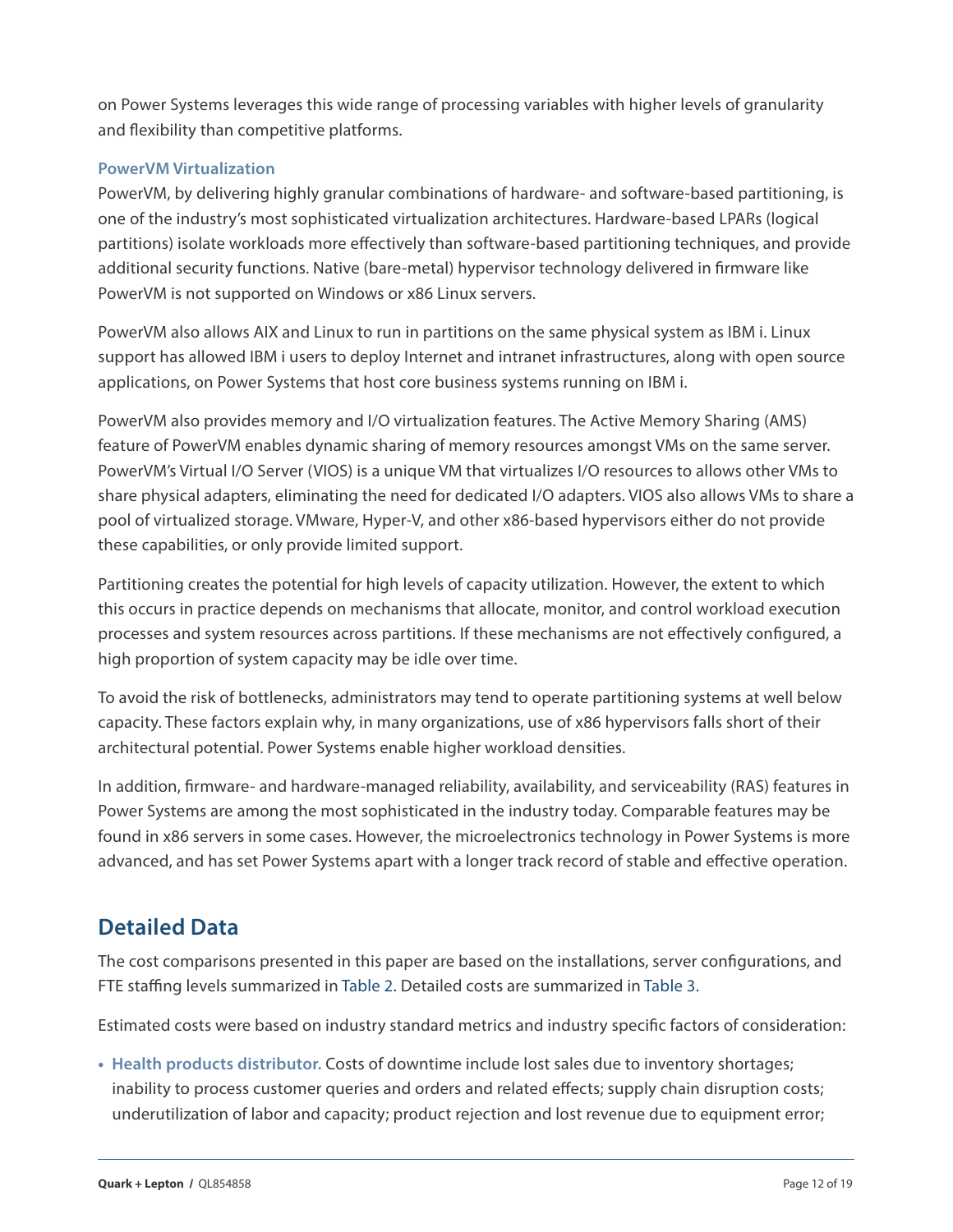<span id="page-12-0"></span>and noncompliance penalties. Due to the time sensitive nature of certain health and pharmaceutical products in relation to patient demand and product shelf life, downtime experienced by manufacturers and distributors can cause significant harm to customers as well as the brand.

Costs may also include remedial actions such as product recalls and marketing costs.

**• Industrial distributor.** Costs of downtime include lost sales due to inventory shortages; inability to process customer queries and orders and related effects; and supply chain disruption costs, including the same components as for the automotive parts manufacturer and retail chain.

Costs of downtime for customer and partner clouds were divided between both categories, and comparable costs for mobile sales applications were included in lost sales.

#### **TABLE 2:** Installations and Scenarios Summary

| <b>HEALTH PRODUCTS DISTRIBUTOR</b>                                                                                                                                                                                                                                                 | <b>INDUSTRIAL DISTRIBUTOR</b>                                                                                                                                                    | <b>SPECIALTY RETAILER</b>                                                                                                                                                                                                                                                      |  |  |
|------------------------------------------------------------------------------------------------------------------------------------------------------------------------------------------------------------------------------------------------------------------------------------|----------------------------------------------------------------------------------------------------------------------------------------------------------------------------------|--------------------------------------------------------------------------------------------------------------------------------------------------------------------------------------------------------------------------------------------------------------------------------|--|--|
| <b>Business Profile</b>                                                                                                                                                                                                                                                            |                                                                                                                                                                                  |                                                                                                                                                                                                                                                                                |  |  |
| Health & cosmetic products distributor<br>\$500 million sales<br>500 employees<br>3 distribution centers                                                                                                                                                                           | Specialty industrial distributor<br>\$300 million sales<br>650 employees<br>10 distribution centers                                                                              | \$300 million sales<br>1,500 employees<br>250 stores<br>2 distribution centers                                                                                                                                                                                                 |  |  |
| <b>Applications</b>                                                                                                                                                                                                                                                                |                                                                                                                                                                                  |                                                                                                                                                                                                                                                                                |  |  |
| ERP/CRM, query & reporting<br>Data warehouse: product performance,<br>customer relationship, sales & supplier<br>analysis; sales & operations planning,<br>revenue planning, promotions<br>management<br>Mobile sales & customer service<br>Social media merchandising & marketing | CRM, order management, finance, HR,<br>supply chain, & e-commerce<br>Distribution analytics system<br>Sales & talent management clouds<br>Mobile sales<br>Social media marketing | Core retail / merchandising, supply<br>chain, finance, HR, Web & wireless<br>Retail analytics, workforce management &<br>supplier clouds<br>Mobile point of sale<br>Social media customer engagement,<br>merchandising & marketing, online product<br>/ inventory data & sales |  |  |
| <b>Number of Users</b>                                                                                                                                                                                                                                                             |                                                                                                                                                                                  |                                                                                                                                                                                                                                                                                |  |  |
| 300                                                                                                                                                                                                                                                                                | 350                                                                                                                                                                              | 400                                                                                                                                                                                                                                                                            |  |  |
| <b>PLATFORM SCENARIOS</b>                                                                                                                                                                                                                                                          |                                                                                                                                                                                  |                                                                                                                                                                                                                                                                                |  |  |
| IBM i 7.3 / Power Systems                                                                                                                                                                                                                                                          |                                                                                                                                                                                  |                                                                                                                                                                                                                                                                                |  |  |
| Power S814 8-core 3.6 GHz<br>IBM i 7.3, PowerVM<br>$0.3$ FTE                                                                                                                                                                                                                       | Power S814 8-core 3.6 GHz<br>IBM i 7.3, PowerVM<br>$0.3$ FTE                                                                                                                     | 2 x Power S814 6-core 3 GHz<br>IBM i 7.3, IASPs, PowerVM<br>0.45 FTE                                                                                                                                                                                                           |  |  |
| <b>Windows / SQL Server</b>                                                                                                                                                                                                                                                        |                                                                                                                                                                                  |                                                                                                                                                                                                                                                                                |  |  |
| $4 \times 2/8 \times 2$ GHz<br>Windows Server 2016 with Hyper-V,<br>SQL Server 2016 AlwaysOn<br>$0.5$ FTE                                                                                                                                                                          | 2 x 2/8 x 2.5 GHz; 2 x 2/8 x 2 GHz<br>Windows Server 2016 with Hyper-V,<br>SQL Server 2016 AlwaysOn<br>0.55 FTE                                                                  | 4 x 2/8 x 2.5 GHz; 2 x 2/16 x 2.6 GHz<br>Windows Server 2016 with Hyper-V,<br>SQL Server 2016 AlwaysOn<br>0.95 FTE                                                                                                                                                             |  |  |
| x86 Linux / Oracle                                                                                                                                                                                                                                                                 |                                                                                                                                                                                  |                                                                                                                                                                                                                                                                                |  |  |
| $4 \times 2/8 \times 2$ GHz<br>Linux, Oracle Database 12c R2<br>0.55 FTE<br>Continued on next page                                                                                                                                                                                 | 2 x 2/8 x 2.5 GHz; 2 x 2/8 x 2 GHz<br>Linux, Oracle Database 12c R2<br>0.6 FTE                                                                                                   | 4 x 2/8 x 2.5 GHz; 2 x 2/16 x 2.6 GHz<br>Linux, Oracle Database 12c R2<br>1.05 FTEs                                                                                                                                                                                            |  |  |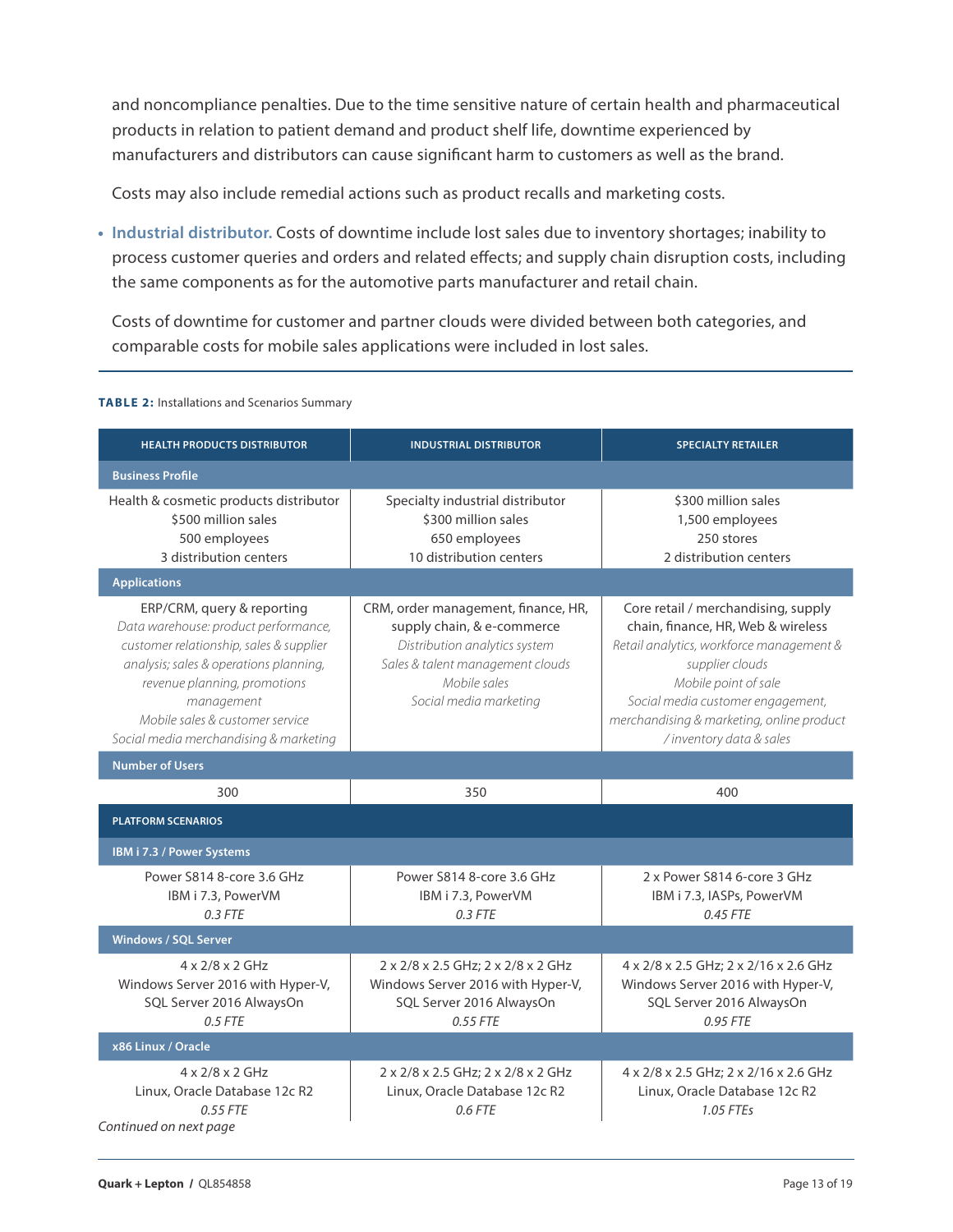Values were based on user input as well as published material such as financial reports and presentations.

**• Specialty retailer.** Costs included lost sales; supply chain disruption (including the same components as for the automotive parts manufacturer); and selling, general and administrative (SG&A) costs including reordering, restocking, and (in storefront outlets) display changes.

| <b>DISCRETE MANUFACTURER</b>                                                                                                                                                                                                                 | <b>PROCESS MANUFACTURER</b>                                                                                                                                                                                                                                                                                                                                                                                      | <b>AGRIBUSINESS</b>                                                                                                                                                                               |
|----------------------------------------------------------------------------------------------------------------------------------------------------------------------------------------------------------------------------------------------|------------------------------------------------------------------------------------------------------------------------------------------------------------------------------------------------------------------------------------------------------------------------------------------------------------------------------------------------------------------------------------------------------------------|---------------------------------------------------------------------------------------------------------------------------------------------------------------------------------------------------|
| <b>Business Profile</b>                                                                                                                                                                                                                      |                                                                                                                                                                                                                                                                                                                                                                                                                  |                                                                                                                                                                                                   |
| Industrial machinery & components<br>manufacturer<br>\$600 million sales<br>2,500 employees<br>5 manufacturing & distribution centers                                                                                                        | Food & beverage manufacturer<br>\$1 billion sales<br>2,000 employees<br>6 manufacturing plants                                                                                                                                                                                                                                                                                                                   | \$1.65 billion sales<br>5,000 employees<br>10 production & distribution centers                                                                                                                   |
| <b>Applications</b>                                                                                                                                                                                                                          |                                                                                                                                                                                                                                                                                                                                                                                                                  |                                                                                                                                                                                                   |
| ERP, supply chain, e-commerce<br>Analytics: demand forecasting & planning;<br>customer, sales, inventory, procurement,<br>cost & productivity analysis, quality<br>management<br>Sales & CRM cloud<br>Mobile sales<br>Social media marketing | ERP, CRM, supply chain, e-commerce,<br>departmental<br>Analytics: demand forecasting, revenue<br>planning; customer, product sales &<br>merchandising analysis; financial analysis;<br>traceability & other applications<br>Marketing, sales & other collaborative<br>applications (IBM Connections network<br>Mobile/online consumer engagement,<br>promotions and coupons<br>Social media marketing & research | ERP, procurement, e-commerce, EDI<br>Analytics: 30+ business & compliance<br>applications<br>CRM, procurement, talent management &<br>warehouse management clouds<br>Mobile e-commerce extensions |
| <b>Number of Users</b>                                                                                                                                                                                                                       |                                                                                                                                                                                                                                                                                                                                                                                                                  |                                                                                                                                                                                                   |
| 600                                                                                                                                                                                                                                          | 500                                                                                                                                                                                                                                                                                                                                                                                                              | 1,200                                                                                                                                                                                             |
| <b>PLATFORM SCENARIOS</b>                                                                                                                                                                                                                    |                                                                                                                                                                                                                                                                                                                                                                                                                  |                                                                                                                                                                                                   |
| IBM i 7.3 / Power Systems                                                                                                                                                                                                                    |                                                                                                                                                                                                                                                                                                                                                                                                                  |                                                                                                                                                                                                   |
| 2 x Power S814 8-core 3.6 GHz<br>IBM i 7.3, IASPs, PowerVM<br>0.65 FTE                                                                                                                                                                       | 2 x Power S824 8-core 4.1 GHz<br>IBM i 7.3, IASPs, PowerVM<br>0.6 FTE                                                                                                                                                                                                                                                                                                                                            | 4 x Power S824 8-core 4.1 GHz<br>IBM i 7.3, IASPs, PowerVM<br>1.0 FTE                                                                                                                             |
| <b>Windows / SQL Server</b>                                                                                                                                                                                                                  |                                                                                                                                                                                                                                                                                                                                                                                                                  |                                                                                                                                                                                                   |
| 6 x 2/12 x 2.6 GHz; 3 x 2/16 x 2.3 GHz<br>Windows Server 2016 with Hyper-V,<br>SQL Server 2016 AlwaysOn<br>1.25 FTEs                                                                                                                         | 6 x 2/12 x 2.6 GHz; 2 x 2/16 x 3.3 GHz<br>Windows Server 2016 with Hyper-V,<br>SQL Server 2016 AlwaysOn<br>1.2 FTEs                                                                                                                                                                                                                                                                                              | 2 x 4/40 x 2.2 GHz; 8 x 2/16 x 2.3 GHz;<br>$2 \times 2/12 \times 2.6$ GHz<br>Windows Server 2016 with Hyper-V,<br>SQL Server 2016 AlwaysOn<br>2.5 FTEs                                            |
| x86 Linux / Oracle                                                                                                                                                                                                                           |                                                                                                                                                                                                                                                                                                                                                                                                                  |                                                                                                                                                                                                   |
| 6 x 2/12 x 2.6 GHz; 3 x 2/16 x 2.3 GHz<br>Linux, Oracle Database 12c R2<br>1.2 FTE                                                                                                                                                           | 6 x 2/12 x 2.6 GHz; 2 x 2/16 x 3.3 GHz<br>Linux, Oracle Database 12c R2<br>$1.3$ FTE                                                                                                                                                                                                                                                                                                                             | 2 x 4/40 x 2.2 GHz; 8 x 2/16 x 2.3 GHz;<br>2 x 2/12 x 2.6 GHz<br>Linux, Oracle Database 12c R2<br>2.0 FTEs                                                                                        |

#### **TABLE 2 (CONTINUED):** Installations and Scenarios Summary

**SOURCE:** Quark + Lepton (August 2017)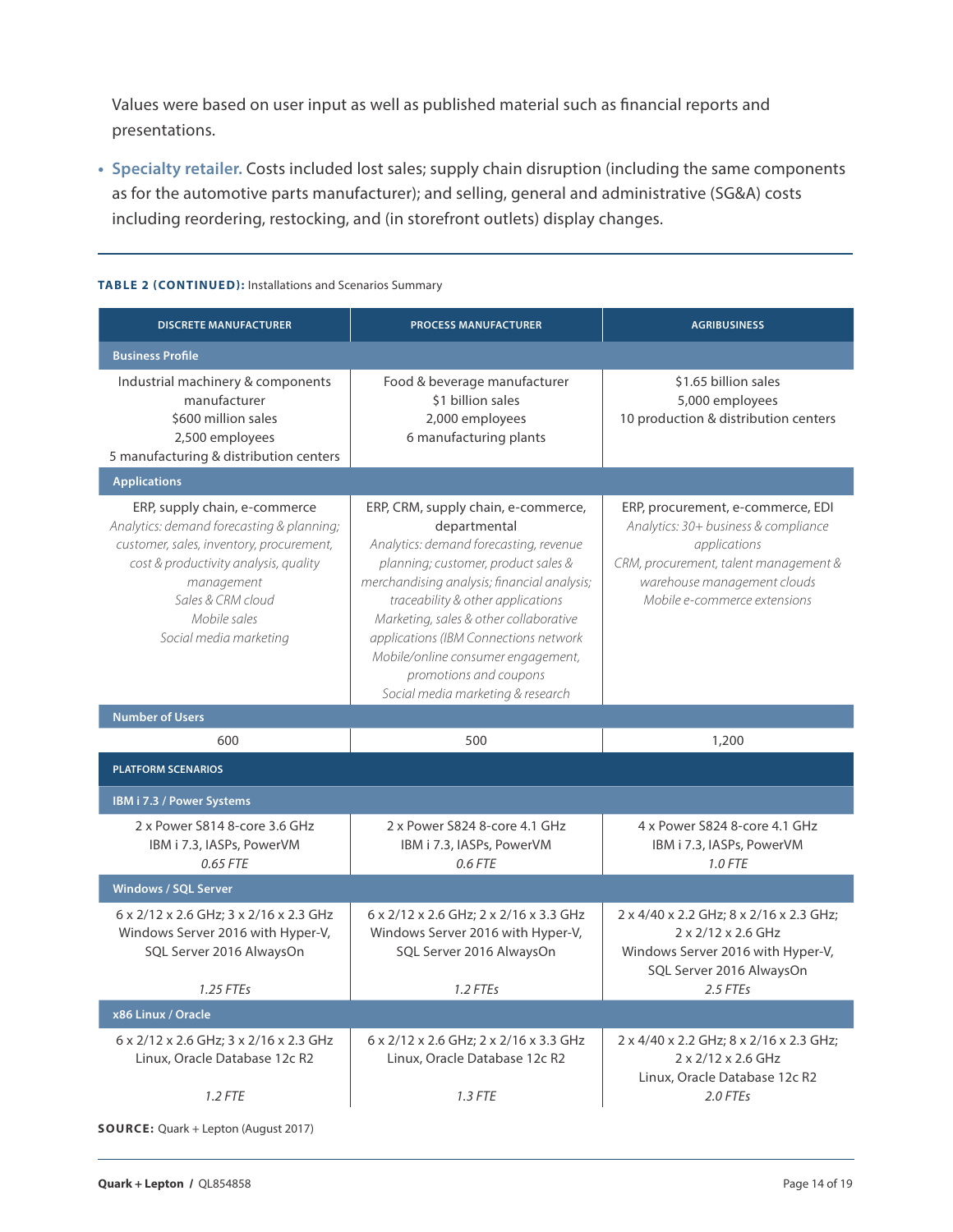Costs of downtime for mobile sales and social media marketing applications were included in lost sales.

**• Discrete and process manufacturer.** Costs included lost sales; idle and underutilized capacity; handling of delivery delays; additional inventory carrying; procurement, production, and logistics process changes; customer billing and payments delays; late delivery and imperfect order penalties; and remedial actions such as rebates and discounts required to win back customer business.

Costs were divided between inbound supply chain and production disruption, consisting of costs incurred between supplier queries and factory release; and outbound supply chain disruption, consisting of costs incurred between factory release and customer delivery.

| <b>CONSUMER</b><br><b>COMPANY</b><br><b>PRODUCTS</b><br><b>DISTRIBUTOR</b> |         | <b>INDUSTRIAL</b><br><b>DISTRIBUTOR</b> | <b>SPECIALTY</b><br><b>RETAILER</b> | <b>DISCRETE</b><br><b>MANUFACTURER</b> | <b>PROCESS</b><br><b>MANUFACTURER</b> | <b>AGRIBUSINESS</b> |
|----------------------------------------------------------------------------|---------|-----------------------------------------|-------------------------------------|----------------------------------------|---------------------------------------|---------------------|
| IBM i 7.3 / POWER SYSTEMS                                                  |         |                                         |                                     |                                        |                                       |                     |
| Hardware<br>20,556                                                         |         | 20,556                                  | 41,112                              | 41,112                                 | 69,045                                | 82,610              |
| Software                                                                   | 73,568  | 73,568                                  | 110,352                             | 147,136                                | 147,136                               | 294,272             |
| Software support                                                           | 16,185  | 16,185                                  | 24,277                              | 32,370                                 | 32,370                                | 64,740              |
| Personnel                                                                  | 111,224 | 111,224                                 | 166,836                             | 240,985                                | 222,448                               | 370,746             |
| <b>Facilities</b>                                                          | 4,263   | 4,263                                   | 9,932                               | 9,932                                  | 11,532                                | 13,121              |
| TOTAL (\$)<br>225,796                                                      |         | 225,796                                 | 352,509                             | 471,535                                | 482,530                               | 825,489             |
| <b>WINDOWS / SQL SERVER</b>                                                |         |                                         |                                     |                                        |                                       |                     |
| Hardware + maintenance                                                     | 29,292  | 35,691                                  | 60,696                              | 86,931                                 | 83,873                                | 132,738             |
| Microsoft software                                                         | 47,617  | 45,633                                  | 102,683                             | 138,320                                | 169,044                               | 289,575             |
| Microsoft software support                                                 | 35,713  | 34,225                                  | 77,012                              | 103,740                                | 126,783                               | 217,181             |
| Personnel                                                                  | 371,313 | 408,444                                 | 705,495                             | 928,282                                | 891,151                               | 1,856,564           |
| <b>Facilities</b>                                                          | 7,860   | 9,746                                   | 10,845                              | 22,893                                 | 30,493                                | 43,536              |
| TOTAL (\$)                                                                 | 491,795 | 533,739                                 | 956,730                             | 1,280,166                              | 1,301,344                             | 2,539,595           |
| X86LINUX / ORACLE                                                          |         |                                         |                                     |                                        |                                       |                     |
| Hardware + maintenance                                                     | 29,292  | 35,691                                  | 60,696                              | 86,931                                 | 83,873                                | 132,738             |
| Oracle software                                                            | 67,898  | 76,385                                  | 101,846                             | 152,770                                | 127,308                               | 305,539             |
| Oracle software support<br>44,812                                          |         | 50,414                                  | 67,219                              | 100,828                                | 84,023                                | 201,656             |
| Linux OS subscription<br>19,176                                            |         | 19,176                                  | 28,764                              | 43,146                                 | 38,352                                | 67,116              |
| Personnel<br>450,798                                                       |         | 491,780                                 | 860,615                             | 983,560                                | 1,065,523                             | 1,639,266           |
| <b>Facilities</b>                                                          | 7,860   | 9,746                                   | 10,845                              | 22,893                                 | 30,493                                | 43,536              |
| TOTAL (\$)                                                                 | 619,836 | 683,191                                 | 1,129,985                           | 1,390,127                              | 1,429,573                             | 2,389,852           |

**TABLE 3:** Three-year IT Costs Breakdown

**SOURCE:** Quark + Lepton (August 2017)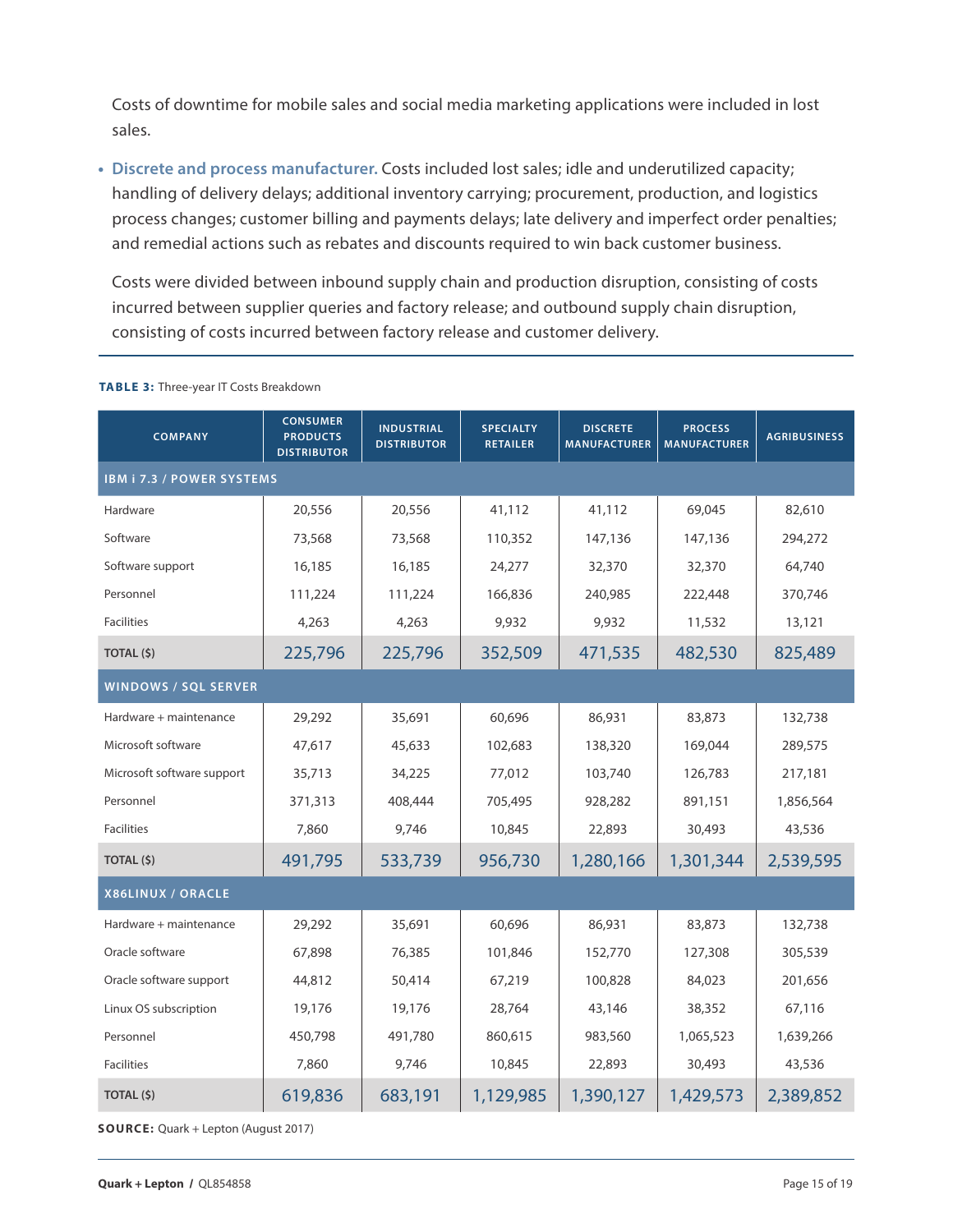<span id="page-15-0"></span>Categories correspond to the Source, Make, and Deliver segments of the Supply Chain Operations Reference (SCOR) model developed by the Supply Chain Council. Inbound supply chain and production disruption calculations include costs of scheduling, setup, and other production changes. Costs of downtime for the company's EDI cloud were included in inbound supply chain costs.

**• Agribusiness.** Costs included lost sales; delivery delays; inventory mismanagement; inaccurate production planning; mistiming of crops, leading to higher risk of failure and/or lower yields; waste of perishable materials and products; and inefficient usage of resources.

Costs also include of remedial actions required to win back customer business as well as penalties incurred by noncompliance caused by system downtime.

Downtime costs also take into account data center/IT infrastructure and personnel costs. Hardware and software costs were calculated based on use of latest generation technology. Facilities and personnel costs were based on national and industry averages.

**• Server costs** include hardware and software licenses, along with three-year maintenance and software support coverage. Maintenance and support costs are for 24/7 coverage. Calculations were based on vendor list prices discounted to reflect prevailing street prices.

Power Systems were POWER8-based models with IBM i 7.3 and PowerVM Standard or Enterprise Edition. Branded x86 servers were equipped with current-generation Intel Xeon E5 or E7 processors.

Windows servers were configured with Windows Server 2016 and SQL Server 2016 Enterprise Edition with AlwaysOn. Intel x86 Linux servers were configured with a major commercial Linux distribution including hypervisor and HA components, along with Oracle Database 12c Release 2 Enterprise Edition. Oracle configurations include Diagnostics and Tuning Packs providing functionality equivalent to that incorporated in IBM i 7.3, and Microsoft SQL Server 2016 at no additional charge.

**• Personnel costs** were calculated based on annual average salaries of \$86,000 for IBM i 7.3 and Power Systems administrators handling database as well as system administration tasks; \$71,564 and \$86,843 for Windows and x86 Linux system administrators respectively; and \$100,699 and \$103,283 for SQL Server and Oracle DBAs respectively.

Salaries were increased by 47.3 percent to allow for benefits, bonuses, training, and other personnelrelated items. Overall costs were calculated for a three-year period.

**• Facilities costs** include data center occupancy and energy consumption by servers as well as by power, cooling, and other data center infrastructure equipment supporting these. Energy costs were calculated using a conservative assumption for average price per kilowatt/hour (kWh) to determine three-year costs.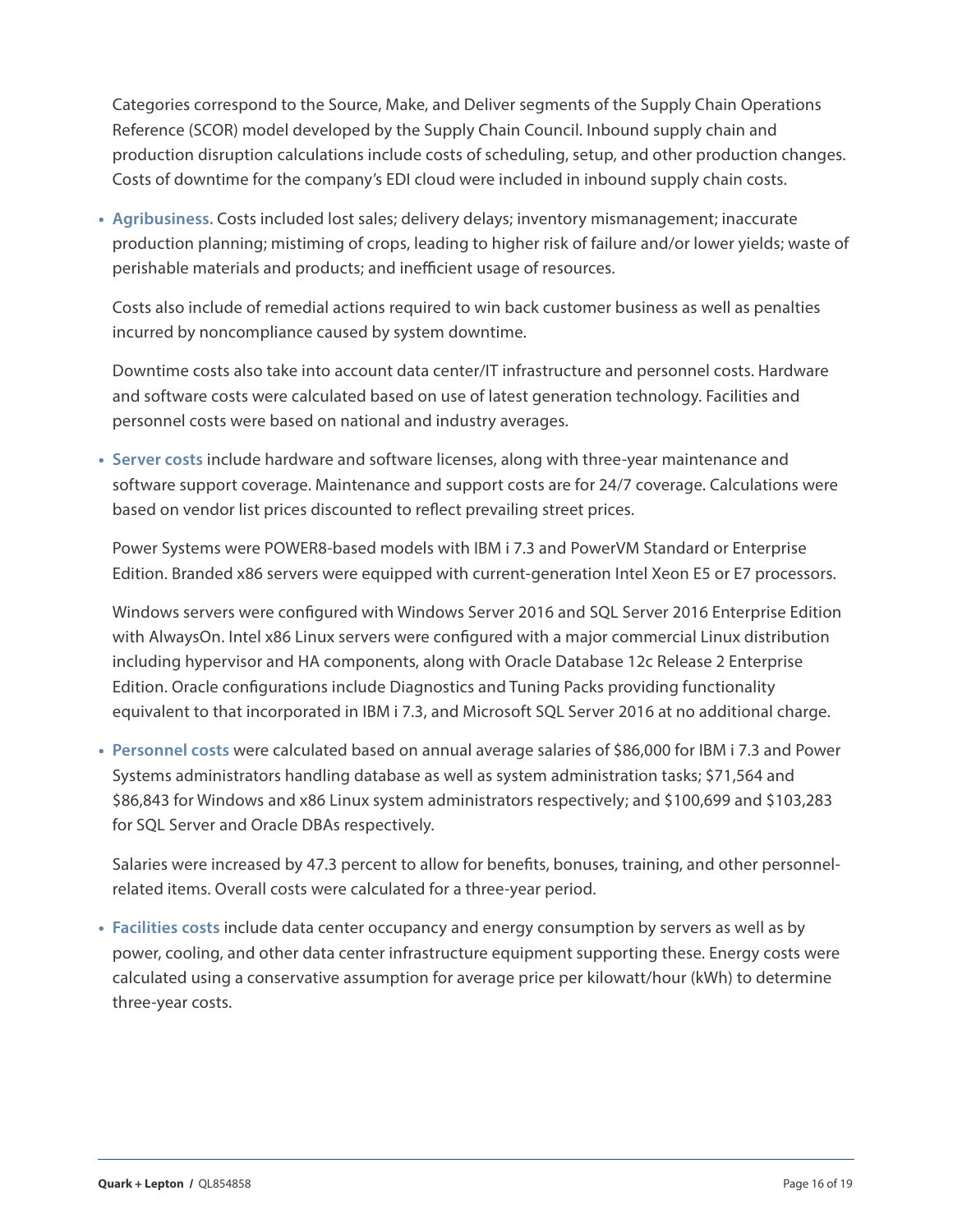# <span id="page-16-0"></span>**Conclusions**

IBM i is designed to provide a simple, reliable, secure, and easy-to-administer platform for core business systems. User experiences confirm that it has these characteristics, and IBM i enjoys the highest customer loyalty of any major platform.

At a time when the IT industry trends toward ever-greater complexity, IBM i on Power Systems offers a simple, cost-effective platform upon which to anchor a diverse organizational IT infrastructure. IBM i's ten-year support roadmap complements the RAS features of Power Systems to create a secure, resilient platform with a loyal user base. Simple yet robust system and software architectures contribute to ongoing cost savings and return on investment (ROI), while automated maintenance and security features allow companies to focus on improving business. In addition, updates through Technology Refreshes satisfy customers' wants and requirements, and maintain IBM's dedication to user support.

The value and impact of IBM i strengths increase as midsize organizations move to adopt and integrate next-generation technologies. All channels through which businesses interact with customers and business partners, and all mechanisms through which companies make decisions or apply and compete operational processes, typically require 24/7 availability, credible security, and high levels of costeffectiveness. IBM i on Power Systems demonstrates an integrated and intelligent approach to satisfying the evolving IT requirements of midsize businesses.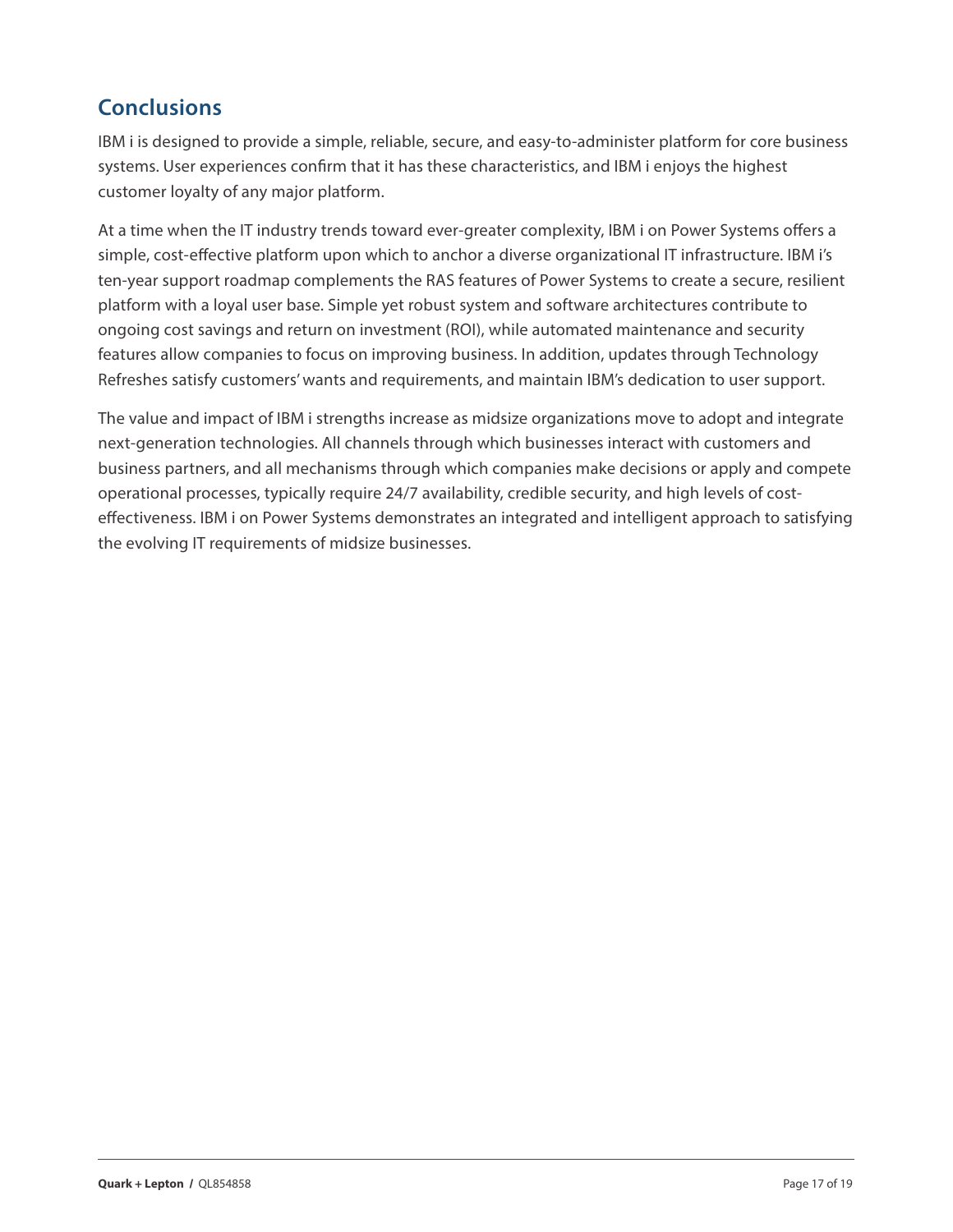# **Index**

| Midsize Business Trends  4 |  |
|----------------------------|--|
|                            |  |
|                            |  |
| Hardware Advancements 11   |  |
|                            |  |
|                            |  |

#### LIST OF FIGURES

| <b>1.</b> Three-year Costs by Platform- |
|-----------------------------------------|
|                                         |

- **2.** [Three-year Acquisition and Ongoing Costs by](#page-2-0)  Platform-Averages for All Installations........ 2
- **3.** [Three-Year Costs of Downtime—](#page-2-0) [Averages for All Installations. . .](#page-2-0) . . . . . . . . . . . . . . . 3
- **4.** [Root Causes of Unplanned IT Outages—](#page-4-0) Percentage of Organizations Reporting ........5
- **5.** Number of Records Compromised in [Recent Data Breaches. . .](#page-5-0) 6
- **6.** [IBM i Single Level Storage Structure. . .](#page-8-0) . . . . . . . . 9

#### LIST OF TABLES

| <b>1.</b> Comparative Operating System Vulnerability |
|------------------------------------------------------|
| Data-January 2008 through March 2017  8              |

- **2.** [Installations and Scenarios Summary. . .](#page-12-0) 13 & 14
- **3.** Three-year IT Costs Breakdown . . . . . . . . . . . . . . 15

#### LIST OF REFERENCES

- Ponemon Institute's 2016 Cost of Data Center Outages found at [datacenterfrontier.com/](http://datacenterfrontier.com/white-paper/cost-data-center-outages/ ) [white-paper/cost-data-center-outages/](http://datacenterfrontier.com/white-paper/cost-data-center-outages/ )
- National Institute of Standards and Technology found at [nvd.nist.gov](http://nvd.nist.gov)/